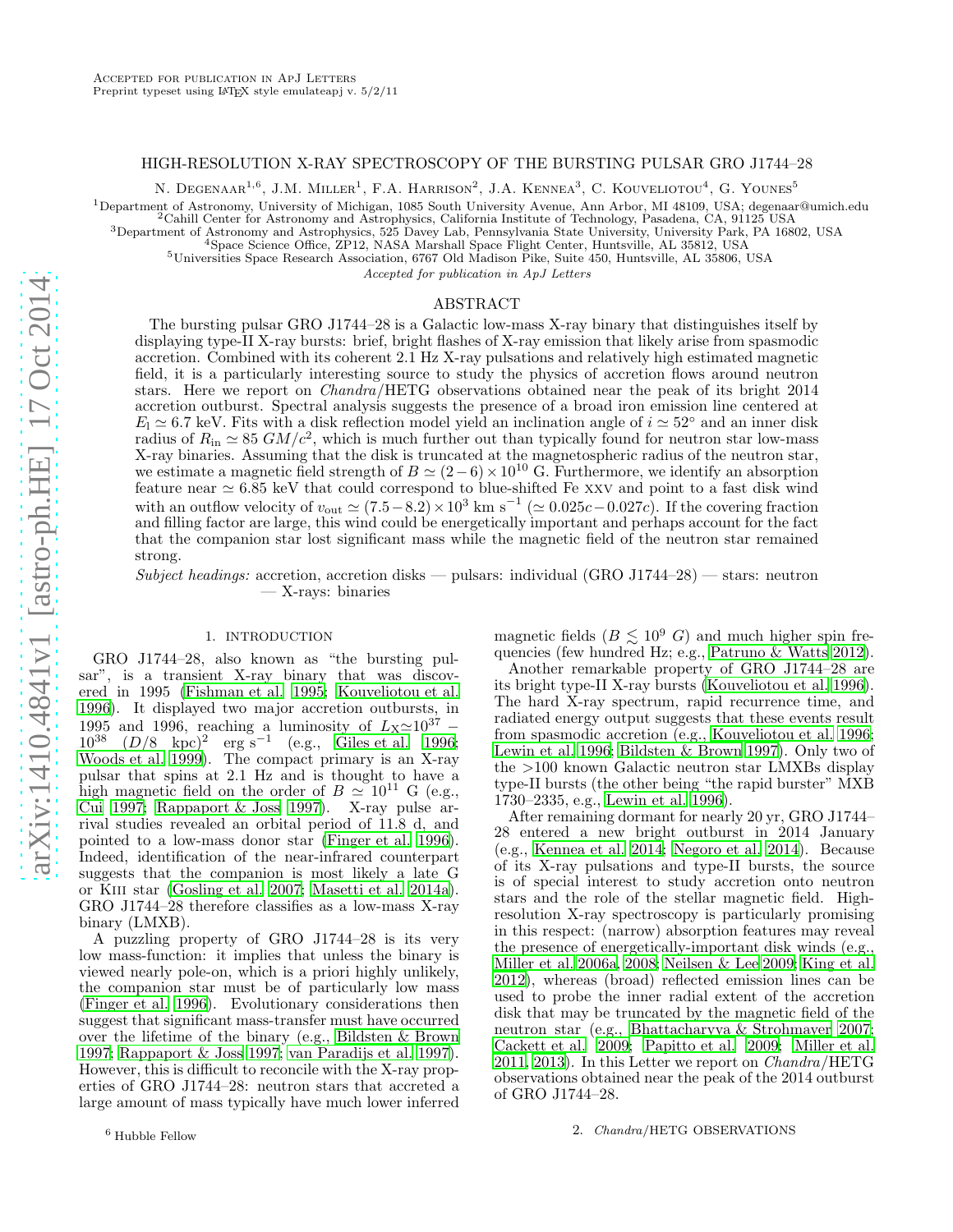

<span id="page-1-0"></span>FIG. 1. - Swift/BAT daily X-ray light curve of the 2014 outburst  $(15-150 \text{ keV})$ , obtained through the transient monitoring program [\(Krimm et al. 2013](#page-5-24)). The time of our Chandra/HETG observation is marked by the cross.

GRO J1744–28 was observed with Chandra on 2014 March 29 (starting at 18:54 UT, obsID 16605) and 31 (starting at  $00:30$  UT, obsID 16606), each for a duration of  $\simeq 35$  ks. As shown in Figure [1,](#page-1-0) the *Chandra* observations occurred near the peak of the outburst. The data were obtained with the High Energy Transmission Grating (HETG), which consists of the Medium Energy Grating (MEG;  $0.4 - 5 \text{ keV}$ ) and the High Energy Grating (HEG; 0.8−8 keV). The incoming light was dispersed onto the ACIS-S array, which was operated in continuedclocking (CC) mode to mitigate the effects of pile-up. A gray window was used over the zeroth-order aim point to limit telemetry saturation and loss of frames, and our target was offset from the nominal aim point to avoid CCD chip gaps from impacting the spectra between 5 and 8 keV (see [Miller et al. 2006b\)](#page-5-25).

We extracted light curves and spectra from the event lists using standard tools within ciao 4.5. The first-order positive and negative grating data were combined, and spectral response files were created using MKGRMF and FULLGARF. Given the high hydrogen column density, we focussed our spectral analysis on the HEG data. Spectral fits, carried out within XSpec 12.8 [\(Arnaud 1996\)](#page-5-26), were restricted to the 3–8 keV energy range to avoid instrumental artifacts seen for highly absorbed, bright sources observed in CC mode.<sup>7</sup> Throughout this work we assume a source distance of  $D = 8$  kpc. Quoted errors refer to  $1\sigma$  confidence levels.

## 3. X-RAY LIGHT CURVE

Figure [2](#page-2-0) displays the light curves of GRO J1744–28 during our *Chandra* observations. The steady continuum emission is punctuated by several (type-II) bursts that are immediately followed by dips. During the first 35 ks exposure 17 bursts were recorded and during the second

16, implying an average occurrence rate of  $\simeq$ 1.6–1.7 hr<sup>-1</sup>. During the bursts the count rate increases by a factor of  $\simeq$ 4–10 with respect to the steady emission, whereas during the dips it decreases by  $\simeq$ 10%–50%.

## 4. PHENOMENOLOGICAL SPECTRAL MODELING

## 4.1. Continuum Spectrum

In this work we focus on line features in the X-ray spectra and only provide a basic characterization of the continuum emission. We modeled the combined timeaveraged first-order spectra of the two observations using a black body (BBODYRAD in XSPEC) and a power law (PEGPWRLW). To account for interstellar absorption we included the TBNEW model using WILM abundances and VERN cross-sections [\(Verner et al. 1996;](#page-5-27) [Wilms et al.](#page-5-28) [2000\)](#page-5-28). The Fe abundance was allowed to vary to take into account that if the interstellar absorption is high, small deviations from solar composition can have a significant effect on the neutral iron edge near 7 keV (e.g., D'Aì et al. 2009; [Cackett et al. 2010](#page-5-30)).

Using this continuum model we obtained  $N_H = (8.62 \pm 0.07) \times 10^{22}$  cm<sup>-2</sup>, a black body temperature and emission radius of  $kT_{bb} = 0.75 \pm 0.01$  keV and  $R_{bb} = 14.2 \pm 0.1 \text{ km (for } D = 8 \text{ kpc})$ , and a powerlaw index and normalization of  $\Gamma = 0.99 \pm 0.01$  and  $F_{\text{X,pow}} = (9.02 \pm 0.02) \times 10^{-9} \text{ erg cm}^{-2} \text{ s}^{-1}$  (2-10 keV). The total unabsorbed 2–10 keV model flux is  $F_X = (9.74 \pm 0.01) \times 10^{-9}$  erg cm<sup>-2</sup> s<sup>-1</sup>, which translates into a luminosity of  $L_X = 7.5 \times 10^{37} (D/8 \text{ kpc})^2 \text{ erg s}^{-1}$ . The power-law component accounts for  $\simeq 90\%$  of this 2–10 keV unabsorbed flux. The fit resulted in  $\chi^2_{\nu} = 1.56$  for 1027 degrees of freedom (dof).

### 4.2. Emission and Absorption Lines

Our continuum fits leave significant residuals between 6–7 keV (panel b in Figure [3\)](#page-3-0). We attempted to model these features with simple Gaussians (gauss). The structure is complex, however, and we did not find a unique solution. An acceptable fit ( $\chi^2_{\nu} = 1.05$  for 1017 dof) can be obtained by using a combination of three emission lines: such features are seen for X-ray pulsars in highmass X-ray binaries (HMXBs), but not for LMXBs (e.g., Torrejon et al. 2010). This description is explored in a companion paper (Younes et al., in preparation). Here, we focus on a different physical interpretation that is more common for LMXBs and could possibly account for some of the peculiar properties of GRO J1744–28 (Section [6.3\)](#page-5-32).

Adding a first Gaussian significantly improves the fit  $(\chi^2_{\nu} = 1.08$  for 1024 dof; f-test probability  $\simeq 10^{-85}$ ), and suggests the presence of a broad emission line. It has a central energy of  $E_1 = 6.71 \pm 0.02$  keV, and an equivalent width of  $E\tilde{W} = 117.0 \pm 4.8$  $E\tilde{W} = 117.0 \pm 4.8$  $E\tilde{W} = 117.0 \pm 4.8$  eV (see Table 1 for detailed properties). The line energy is consistent with ionized (He-like) iron Fe xxv (rest energy 6.70 keV). Such lines are often seen in LMXBs (Section [4.3\)](#page-2-1). Dividing the normalization by its (minus-sign) error suggests that the feature is significant at the  $\approx 25\sigma$  level of confidence.

Clear deviations above and below the model fit remain near  $\simeq 6.4$  and 6.8 keV, respectively (panel c in Figure [3\)](#page-3-0). The addition of two more Gaussians (one in emission, one in absorption) further improves the fit  $(\chi^2_{\nu} = 1.05)$ for 1017 dof; ftest-probability of  $\simeq 10^{-5}$ ). Both lines are

<sup>7</sup> Chandra Proposer's Observatory Guide ver. 16.0, section 5.8.1.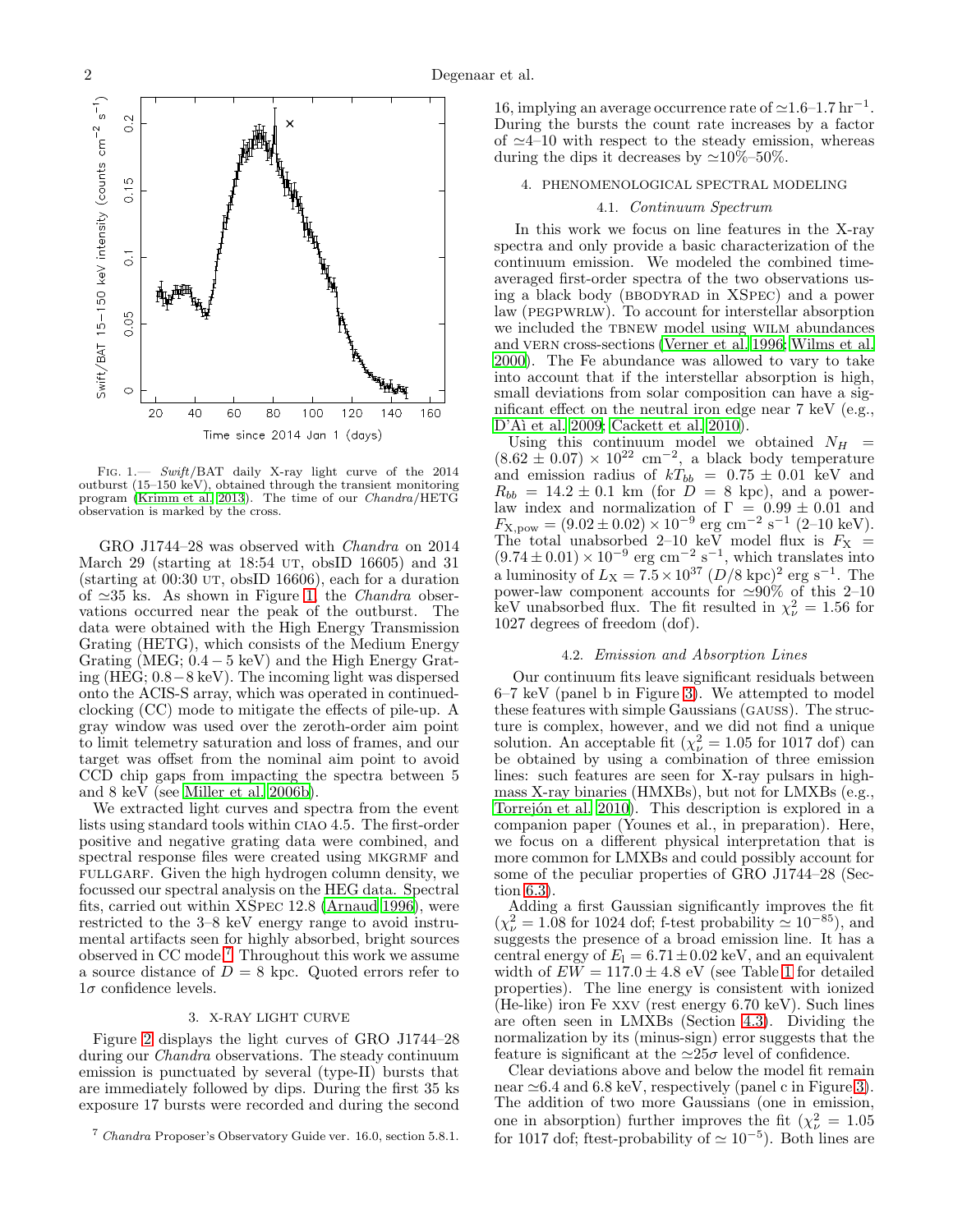

<span id="page-2-0"></span>Fig. 2.— X-ray light curves extracted from the first-order HEG and MEG data at 10 s resolution. Left: Full light curves of the two observations (linear scaling). Right: Zoom of a portion of the light curve of the second observation to highlight the structure of the repetitive bursts (logarithmic scaling).

narrow, with an equivalent width of  $EW = 2.2 \pm 0.6$  eV  $(E_1 = 6.392 \pm 0.002 \text{ keV})$  and  $EW = -8.7 \pm 1.6 \text{ eV}$  $(E_1 = 6.85^{+0.24}_{-0.13}$  keV) for the emission and absorption fea-ture, respectively (Table [1\)](#page-4-0). The emission line at  $\simeq 6.40$  $keV$  is compatible with neutral iron (Fe I up to Fe X) and is significant at the  $\simeq 4\sigma$  level of confidence. The absorption feature at  $\simeq 6.85$  keV is  $\simeq 6\sigma$  significant. It could possibly correspond to redshifted Fe xxvi (rest energy 6.97 keV), e.g. arising from matter moving along the magnetic field lines. However, assuming that the velocity shift of  $\simeq 0.017c$  is a gravitational redshift, the implied radial distance would be  $\simeq 3.5 \times 10^3$   $GM/c^2$ , which is much further out than the estimated magnetospheric radius of  $\simeq 85$   $GM/c^2$  (Section [6.1\)](#page-3-1). Alternatively, and perhaps more likely, this absorption feature could correspond to blue-shifted Fe xxv and arise from a disk wind, as is often seen in LMXBs (Section [6.2\)](#page-4-1).

An additional absorption feature at  $E_1 = 5.11 \pm 1.00$ 0.02 keV (with an unresolved width; Table [1\)](#page-4-0) appears to be  $\approx 3\sigma$  significant. Photoionization modeling suggest that producing absorption at this energy would require unusual abundances (e.g., of Mn or Cr) and unusually high velocity shifts. Given the relatively low significance, it is plausible that the feature is spurious. However, we briefly consider the possibility that it is an electron cyclotron resonance line. For the fundamental energy of  $E_e = 11.6(1+z)^{-1}(B/10^{12} \text{ G}) \text{ keV to fall at } 5.11 \text{ keV},$ the magnetic field of the neutron star would have to be of the order of  $B \simeq 6 \times 10^{11}$  G (for a gravitational redshift of  $1 + z = 1.31$ . This is broadly consistent with previous estimates for GRO J1744–28 (e.g., [Finger et al.](#page-5-6) [1996;](#page-5-6) [Bildsten & Brown 1997](#page-5-9); [Rappaport & Joss 1997;](#page-5-5) [Cui 1997\)](#page-5-4), but a factor  $\simeq$  10 higher than indicated by modeling the broad Fe emission line (see Section [6.1\)](#page-3-1). The final fit, including this additional absorption line, yielded  $\chi^2_{\nu} = 1.04$  for 1015 dof and is shown in Figure [3.](#page-3-0)

#### 4.3. Broad Emission Line Modeling

<span id="page-2-1"></span>Broad Fe-emission lines are often seen in black hole (e.g., [Miller 2007,](#page-5-33) for a review) and neutron star LMXBs

(e.g., [Bhattacharyya & Strohmayer 2007;](#page-5-19) [Papitto et al.](#page-5-21) [2009;](#page-5-21) [Cackett et al. 2010;](#page-5-30) [Miller et al. 2011,](#page-5-22) [2013](#page-5-23)). These are thought to result from reflection of the accretion disk that is being illuminated by the central X-ray source.

We therefore also attempted to model the broad emission feature of GRO J1744–28 by a physical reflection model. Using DISKLINE [\(Fabian et al. 1989\)](#page-5-34) we obtain a good fit  $(\chi^2_{\nu} = 1.05 \text{ for } 1014 \text{ dof})$ . We find an inner accretion disk radius of  $R_{\rm in} = 85.0 \pm 10.9$   $GM/c^2$  and a disk inclination of  $i = 51.8^{\circ} \pm 4.0^{\circ}$ . For the emissivity index we obtain  $\beta = -2.54 \pm 0.05$ , whereas the outer disk radius was kept fixed at  $R_{\text{out}} = 10^4 \text{ G}M/c^2$ .

# 4.4. Bursts, Dips and Steady Emission

We made count rate cuts to investigate possible spectral changes between the bursts, dips and steady emission seen in the X-ray light curves (Figure [2\)](#page-2-0). For this purpose we extracted a burst spectrum from data with  $>$ 50 counts s<sup>-1</sup>, a dip spectrum for <28 counts s<sup>-1</sup>, and a steady emission spectrum for  $30-40$  counts s<sup>-1</sup>.

Due to the lower statistics of the time-sliced spectra it was not possible to reliably determine any changes in the emission/absorption features. For reference, we report that the 2–10 keV unabsorbed continuum fluxes of the different intervals are  $F_X = (5.38 \pm 0.04) \times 10^{-8}$ (bursts),  $(7.32 \pm 0.03) \times 10^{-9}$  (dips), and  $(9.93 \pm 0.03) \times$  $10^{-9}$  erg cm<sup>-2</sup> s<sup>-1</sup> (steady). By multiplying the obtained average fluxes with the exposure time of the spectra, we find that the ratio of the integrated energy of the steady/burst emission is  $\alpha \simeq 17$ .

# 5. PHOTO-IONIZATION MODELING

To construct a physical picture of the absorbing and emitting gas in GRO J1744–28, we created a grid of self-consistent photoionization models with XSTAR [\(Kallman & Bautista 2001\)](#page-5-35). We modeled the ionizing flux as a  $\Gamma = 1$  power law with an estimated bolometric luminosity of  $L = 10^{38}$  erg s<sup>-1</sup>. We assumed a covering factor of  $\Omega/4\pi = 0.67$ , a maximum density of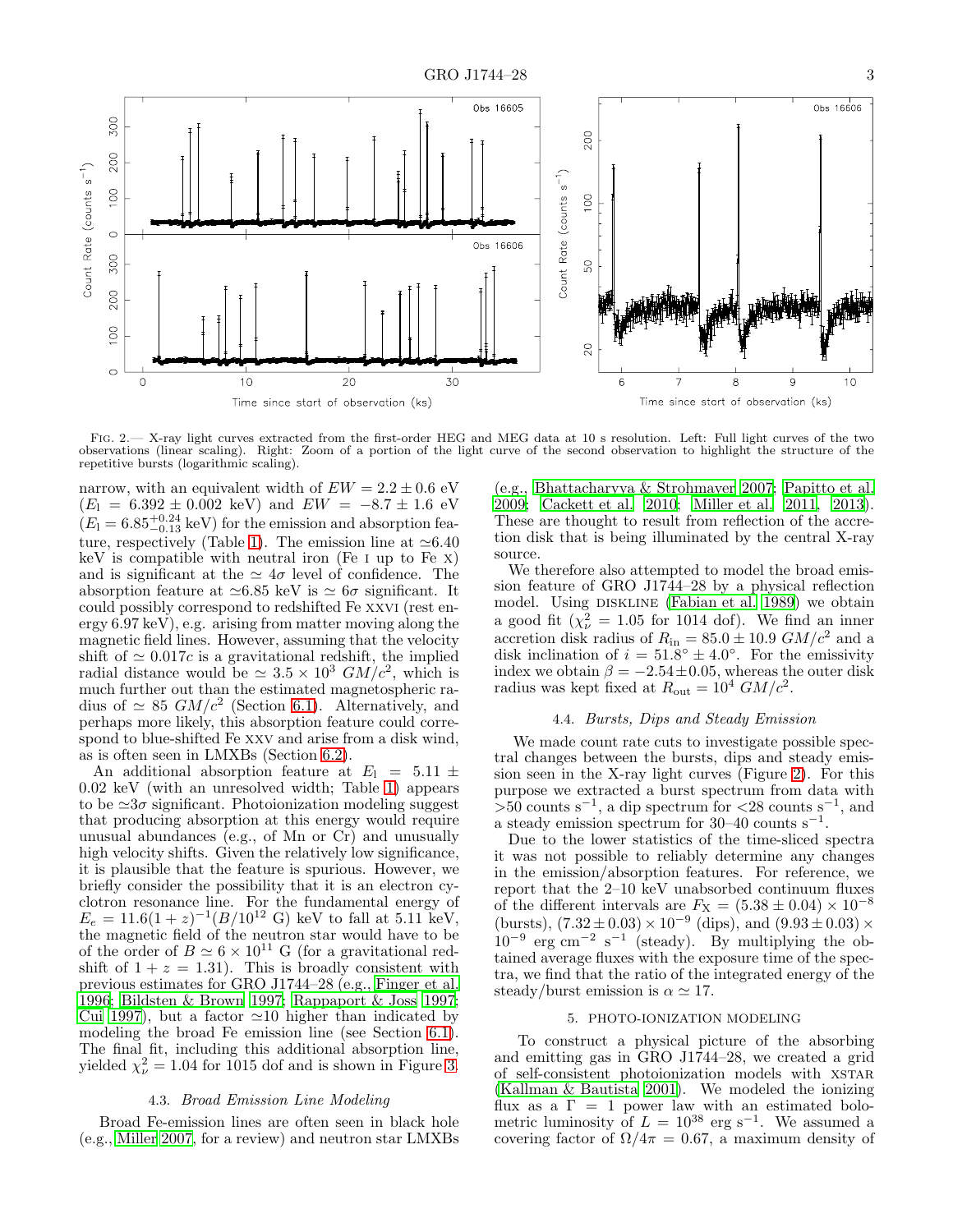

<span id="page-3-0"></span>Fig. 3.— Time-averaged first-order Chandra/HEG spectrum. The solid line in the top panel (a) indicates the best fit described in the text. The lower panels indicate the data to model ratio for b) the continuum model, c) the ratio after adding one broad Gaussian emission line near  $\simeq 6.7$  keV, and d) the ratio of the best fit (i.e., after including a narrow emission line at ≃6.40 keV and two narrow absorption lines at ≃6.85 and 5.11 keV).

 $n = 10^{12}$  cm<sup>-3</sup>, a turbulent velocity of 200 km s<sup>-1</sup>, and solar abundances.

Using this grid of models, we can fit the absorption line near  $\simeq 6.85$  keV with a density of  $N = 3.7^{+0.6}_{-0.3}$  ×  $10^{21}$  cm<sup>-2</sup>, an ionization parameter of  $\log \xi = 3.9 \pm 0.1$ , and a blue shift of  $v_{\text{out}}$  = 7868  $\pm$  313 km s<sup>-1</sup> (Fig-ure [4\)](#page-3-2). Given that  $\xi = L/nr^2$  and  $N = fnr$  (where f is the filling factor), the radial distance of the absorbing medium from the ionizing X-ray source can be estimated as  $r = fL/N\xi$ . For a uniform filling factor (i.e.,  $f = 1$ ) this gives  $r \simeq 10^{12}$  cm, which is comparable to the binary separation ( $\simeq$ 25  $R_{\odot}$ ; e.g., [Finger et al. 1996\)](#page-5-6). We can regard this as an upper limit, since the actual density of the absorbing material (i.e., the filling factor) is not known. The radial distance is thus consistent with the (outer) accretion disk.

Using the same grid of XSTAR models we found that the narrow emission feature near ≃6.40 keV would require a higher density and a lower ionization level ( $N \gtrsim$  $10^{23}$  cm<sup>-2</sup> and log  $\xi \lesssim 2.2$ ; Figure [4\)](#page-3-2). The fit suggests a modest redshift of  $v_{\rm in} = 690^{+120}_{-570}$  km s<sup>-1</sup>, although fixing the redshift to zero gives an equally good fit. The implied radial distance of  $r = fL/\overline{N}\xi \simeq 2 \times 10^{12}$  cm (for



<span id="page-3-2"></span>Fig. 4.— Time-averaged first-order Chandra/HEG spectrum together with a fit using an xstar grid to model the narrow emission feature near ≃6.40 keV (neutral iron) and the absorption feature near  $\simeq 6.85$  keV (Fe xxv)

 $f = 1$ ) is similar to the binary separation. This may suggest that the narrow emission line originates in the wind of the companion star or perhaps the impact point where the matter stream hits the accretion disk. A systematic Chandra study of narrow Fe i emission lines of LMXBs/HMXBs favored an origin in the (stellar wind of the) companion star (Torrejón et al. 2010).

### 6. DISCUSSION

#### <span id="page-3-1"></span>6.1. Broad Iron Emission Feature: Disk Reflection?

Chandra/HEG spectroscopy of GRO J1744–28 during its 2014 accretion outburst revealed a broad emission line near 6.7 keV, as was seen during previous outbursts (e.g., [Nishiuchi et al. 1999](#page-5-36)). Fits with a relativistic disk model yield an inner disk radius of  $R_{\text{in}} \simeq 85 \text{ G}M/c^2$ , which is much further out than typically found for neutron star LMXBs ( $\simeq 6-15$   $GM/c^2$ ; [Cackett et al. 2010\)](#page-5-30). This larger truncation radius is plausibly due to the higher magnetic field of GRO J1744–28.

Assuming that the inner disk is truncated at the magnetospheric radius, we can use equation 1 of [Cackett et al. \(2009](#page-5-20)) to estimate the magnetic field strength of the neutron star. For a bolometric flux of  $F_X \simeq 2 \times 10^{-8}$  erg cm<sup>-2</sup> s<sup>-1</sup> (estimated to be a factor of  $\simeq$  2 higher than measured in the 2–10 keV band), D=8 kpc,  $M=1.4M_{\odot}$ ,  $R_{in}=85$   $GM/c^2$ , and making the same assumptions regarding geometry and the accretion efficiency, we obtain  $\tilde{B} \simeq (2 - 6) \times 10^{10}$  G. This is indeed much higher than the magnetic field typically assumed for neutron star LMXBs ( $\tilde{B} \lesssim 10^9$  G).

This inferred magnetic field is consistent with estimates based on the pulsar spin up ( $B \leq 3 \times 10^{11}$  G; [Bildsten & Brown 1997\)](#page-5-9), but a factor of a few lower than suggested by evolutionary considerations ( $B \simeq$  $(2-7) \times 10^{11}$  G; [Rappaport & Joss 1997\)](#page-5-5) and the possible onset of a propellor phase during the outburst decay  $(B \simeq 2 \times 10^{11} \text{ G};$  [Cui 1997\)](#page-5-4). Therefore, it was previously proposed that the reflecting material may be located inside the magnetic radius (e.g., matter that leaks through the magnetospheric barrier or is channeled along the field lines; [Nishiuchi et al. 1999\)](#page-5-36). Alternatively, it could imply that Compton scattering contributes to broadening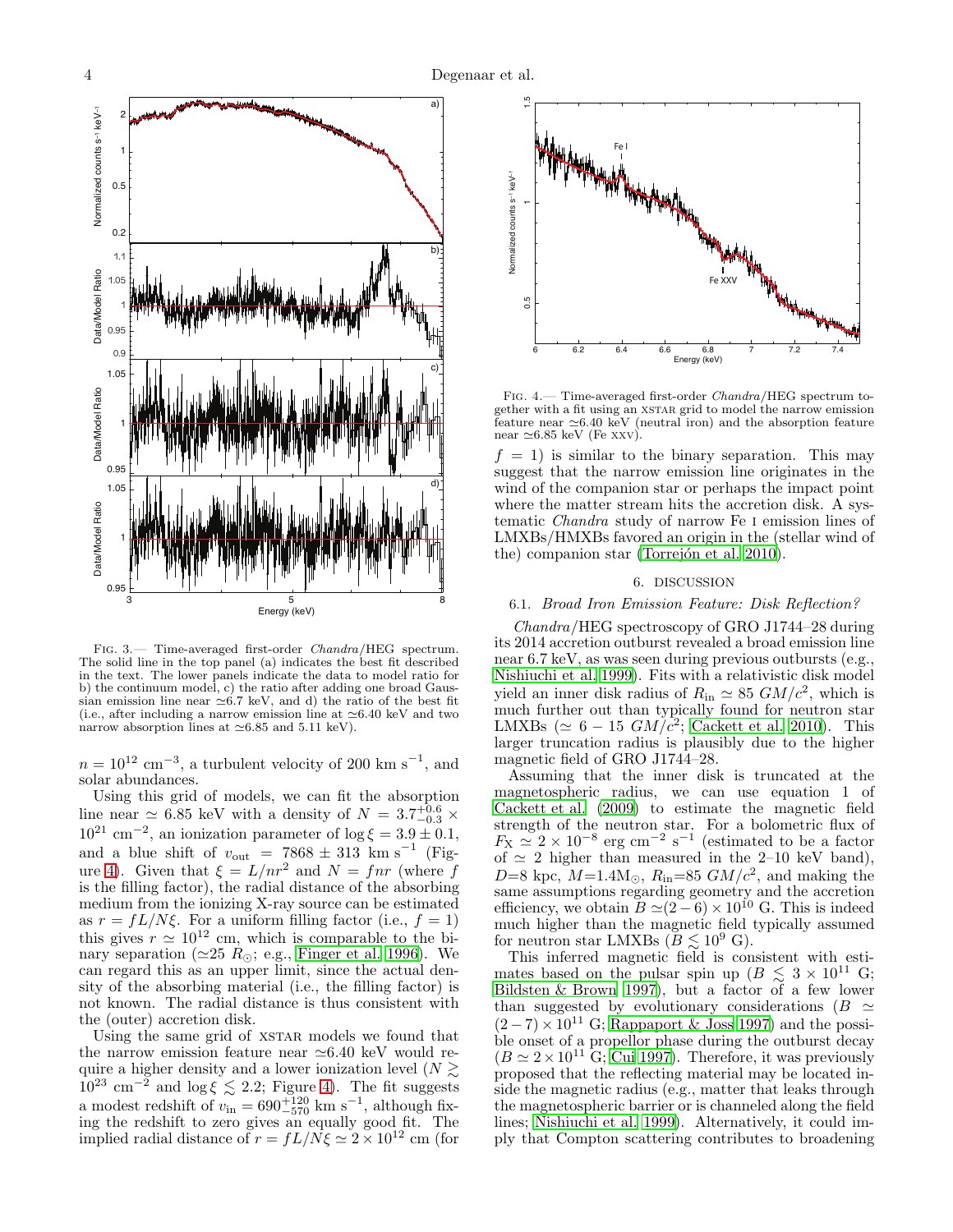### GRO J1744–28 5

<span id="page-4-0"></span>

| Model Component                             | Parameter (Unit)                                                            | Model for Broad Fe Line |                           |
|---------------------------------------------|-----------------------------------------------------------------------------|-------------------------|---------------------------|
|                                             |                                                                             | Gaussian                | Diskline                  |
| <b>TBNEW</b>                                | $N_H$ (10 <sup>22</sup> cm <sup>-2</sup> )                                  | $10.95 \pm 0.15$        | $10.91 \pm 0.17$          |
|                                             | Fe abundance                                                                | $1.03 \pm 0.05$         | $0.94 \pm 0.05$           |
| <b>BBODYRAD</b>                             | $kT_{\rm bb}$ (keV)                                                         | $0.72 \pm 0.01$         | $0.72 \pm 0.01$           |
|                                             | $R_{\rm bb}$ (D/8.0 kpc km)                                                 | $23.56 \pm 0.02$        | $22.82^{+0.02}_{-0.28}$   |
| PEGPWRLW                                    | $\Gamma$ (keV)                                                              | $0.99 \pm 0.01$         | $1.00 \pm 0.01$           |
|                                             | $F_{\text{X,pow}}$ (10 <sup>-9</sup> erg cm <sup>-2</sup> s <sup>-1</sup> ) | $8.72 \pm 0.02$         | $8.75 \pm 0.07$           |
| <b>DISKLINE</b>                             | $E_1$ (keV)                                                                 | $\cdots$                | $6.69 \pm 0.02$           |
|                                             | $R_{\rm in}$ $(GM/c^2)$                                                     | .                       | $85.0 \pm 10.9$           |
|                                             | $i\ (^\circ)$                                                               | .                       | $51.8 \pm 4.0$            |
|                                             | $\beta$                                                                     | .                       | $-2.54 \pm 0.05$          |
|                                             | $N_1$ (10 <sup>-2</sup> ph cm <sup>-2</sup> s <sup>-1</sup> )               | .                       | $1.10 \pm 0.04$           |
|                                             | $EW$ (eV)                                                                   | .                       | $106.1 \pm 3.9$           |
| GAUSSIAN1: Broad emission (Fe XXV)          | $E_1$ (keV)                                                                 | $6.71 \pm 0.02$         | .                         |
|                                             | $\sigma$ (keV)                                                              | $0.29 \pm 0.02$         | .                         |
|                                             | $N_1 (10^{-2} \text{ ph cm}^{-2} \text{ s}^{-1})$                           | $1.23 \pm 0.05$         | .                         |
|                                             | $EW$ (eV)                                                                   | $117.0 \pm 4.8$         | .                         |
| GAUSSIAN2: Narrow emission (neutral Fe)     | $E_1$ (keV)                                                                 | $6.392 \pm 0.002$       | $6.400 \pm 0.005$         |
|                                             | $\sigma$ (keV)                                                              | $0.01$ fix              | $0.034_{-0.029}^{+0.054}$ |
|                                             | $N_1$ (10 <sup>-4</sup> ph cm <sup>-2</sup> s <sup>-1</sup> )               | $2.78 \pm 0.76$         | $3.48 \pm 0.77$           |
|                                             | $EW$ (eV)                                                                   | $2.2 \pm 0.6$           | $2.9 \pm 0.6$             |
| GAUSSIAN3: Absorption (blue-shifted Fe XXV) | $E_1$ (keV)                                                                 | $6.85_{-0.13}^{+0.24}$  | $6.85_{-0.13}^{+0.24}$    |
|                                             | $\sigma$ (keV)                                                              | $0.05 \pm 0.02$         | $0.05 \pm 0.02$           |
|                                             | $N_1 (10^{-4} \text{ ph cm}^{-2} \text{ s}^{-1})$                           | $-9.9 \pm 1.8$          | $-9.9 \pm 1.8$            |
|                                             | $EW$ (eV)                                                                   | $-8.7 \pm 1.6$          | $-8.7 \pm 2.6$            |
| GAUSSIAN4: Absorption (unidentified)        | $E_1$ (keV)                                                                 | $5.11 \pm 0.02$         | $5.11 \pm 0.02$           |
|                                             | $\sigma$ (keV)                                                              | $0.01$ fix              | $0.01$ fix                |
|                                             | $N_1 (10^{-4} \text{ ph cm}^{-2} \text{ s}^{-1})$                           | $-2.78 \pm 0.84$        | $-2.88 \pm 0.84$          |
|                                             | $EW$ (eV)                                                                   | $-1.8 \pm 0.5$          | $-1.9 \pm 0.5$            |
|                                             | $\chi^2_{\nu}/\text{dof}$                                                   | 1.04/1015               | 1.05/1016                 |

TABLE 1 X-Ray Spectral Parameters for the Summed HEG Data

Notes. The two right columns represent fits with different descriptions for the broad iron line (Gaussian or disk line; see text). Quoted errors represent a  $1\sigma$  confidence level. The Fe abundance for the absorption model (TBNEW) is given with respect to solar composition. The PEGPWRLW normalization,  $F_{\text{X,pow}}$ , represents the unabsorbed power-law flux in the 2–10 keV range.

the Fe line (e.g., [Ross & Fabian 2007\)](#page-5-37), although this is likely to be less important than dynamical broadening (e.g., [Miller et al. 2002](#page-5-38); [Cackett & Miller 2013](#page-5-39)).

## <span id="page-4-1"></span>6.2. Iron Absorption Feature: A Fast Disk Wind?

Our spectral analysis suggests the possible presence of an absorption feature near ≃6.85 keV. Fits with an xstar grid suggests that this line could be blue-shifted Fe xxv, which would indicate a very fast outflow of  $v_{\text{out}} \simeq (7.5 - 8.2) \times 10^3 \text{ km s}^{-1} (\simeq 0.025 - 0.027c) \text{ at}$ a radial distance of  $r \lesssim 10^{12}$  cm, consistent with the outer accretion disk. Since the outflow speed is significantly higher than the typical terminal velocity of stellar winds, it seems likely that the absorption occurs in a disk wind.

We can estimate the mechanical luminosity in this wind as  $L_{\rm w} = 0.5 f m_p \Omega v_{\rm out}^3 L/\xi$ , where  $m_p$  is the pro-ton mass [\(Miller et al. 2011\)](#page-5-22). Based on our XSTAR fits  $(\Omega/4\pi = 0.67, L = 10^{38} \text{ erg s}^{-1}, v_{\text{out}} = 7868 \text{ km s}^{-1},$ and  $\log \xi = 3.9$ ) we then find  $L_{\rm w} \simeq 4 \times 10^{37}$  erg s<sup>-1</sup>, or  $L_{\rm w}/L_{\rm acc} \simeq 0.4$  for a uniform filling factor  $(f = 1)$ . This implies that if the covering fraction and filling factor are

large, the wind in GRO J1744–28 may carry away a significant amount of the mass that is transferred from the companion star.

Although disk winds have now been detected in several black hole LMXBs (e.g., [Ponti et al. 2012,](#page-5-40) for a recent overview), it is not yet established whether similarly energetic outflows can also form in neutron star systems. Absorption features have been seen in several high-inclination sources (eclipsers and dippers). However, these do not show significant blue shifts, indicating that the absorption might occur in the disk atmosphere and does not necessarily require an outflow (e.g., GX 340+0, 4U 1323–62, and EXO 0748–676; [Boirin et al. 2005;](#page-5-41) [Cackett et al. 2010;](#page-5-30) [Ponti et al. 2014](#page-5-42)). The best cases for disk winds in neutron star LMXBs are Cir X-1 (e.g., [Brandt & Schulz 2000\)](#page-5-43), GX 13+1 (e.g., [Ueda et al. 2004\)](#page-5-44), and IGR J17480–2446 [\(Miller et al.](#page-5-22) [2011\)](#page-5-22). The estimated outflow velocities in these three sources is  $v_{\text{out}} \simeq (0.4 - 3.0) \times 10^3 \text{ km s}^{-1}$ .

It is of note that both GRO J1744–28 and IGR J17480– 2446 are X-ray pulsars (spinning at 2.1 and 11 Hz, respectively), that  $GX \ 13+1$  shows similar behavior as